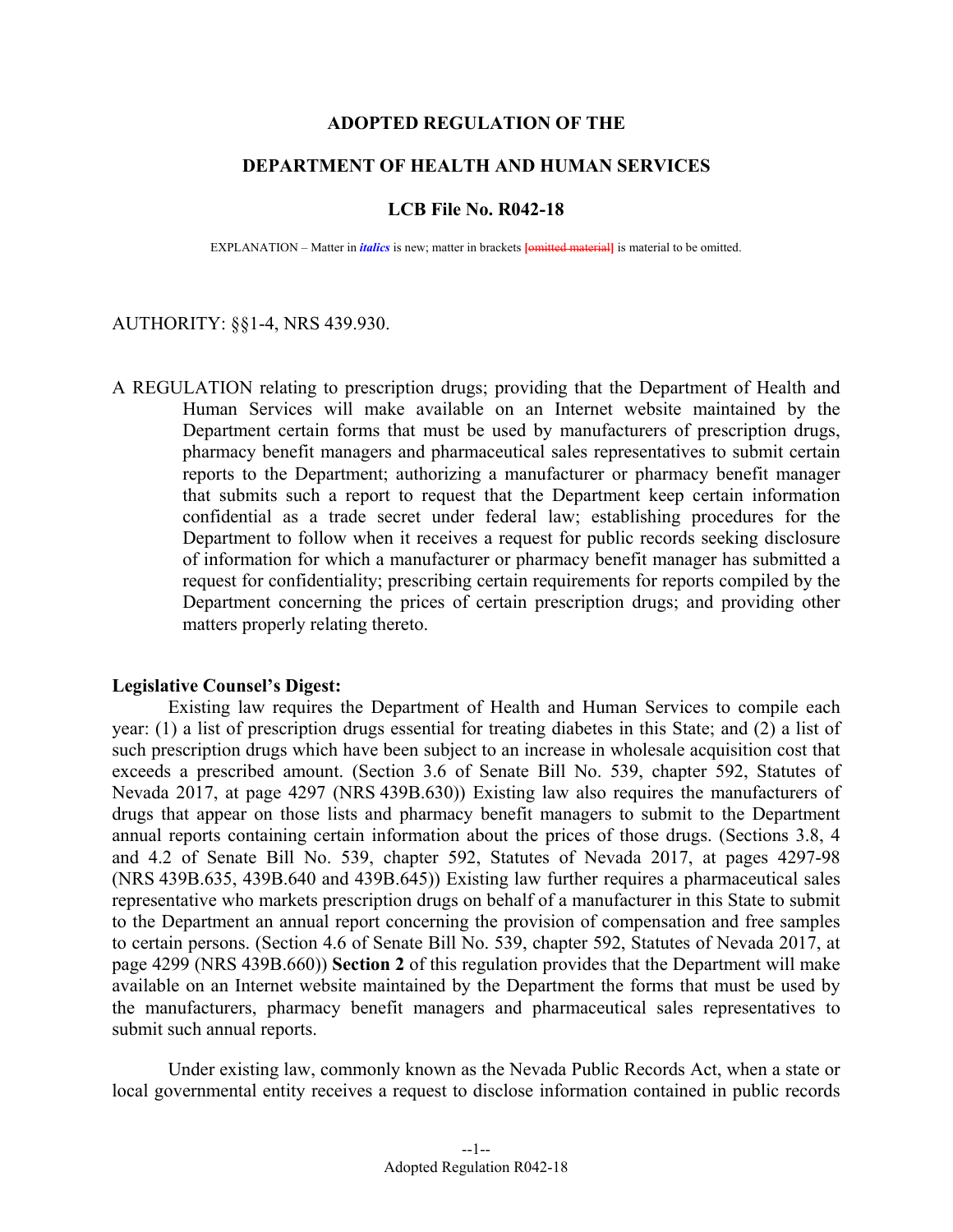within its legal custody or control, the governmental entity must disclose the information, unless the information is confidential under state or federal law. (NRS 239.010; *City of Reno v. Reno Gazette-Journal*, 119 Nev. 55, 58-61 (2003)) Upon receiving such a request for public records, the governmental entity must respond to the requester within five business days by doing one of the following: (1) if the requested information is confidential under state or federal law, the governmental entity must provide the requester with written notice of the denial of the request and a citation to the specific statute or other legal authority that makes the information confidential; (2) if the requested information is not confidential under state or federal law and the governmental entity is able to make the information available within those five business days, the governmental entity must provide the requester with the information; or (3) if the governmental entity is unable to make the information available within those five business days, the governmental entity must provide the requester with written notice of that fact and a date and time after which the information will be made available. (NRS 239.0107)

 Under existing federal law, when a state or local governmental entity is exercising its powers and duties under state or local law, the governmental entity must also comply with federal law, which supersedes any conflicting state or local law, because federal law is the supreme law of the land under the Supremacy Clause of the United States Constitution. (U.S. Const. Art. VI, cl. 2; *Alden v. Maine*, 527 U.S. 706, 755 (1999)) For example, if information is provided to state governmental entities and maintained in their databases as part of state regulatory programs and the information has potential commercial value in interstate commerce, Congress may exercise its power under the Commerce Clause of the United States Constitution to prohibit the state governmental entities from disclosing the information, even if such disclosure is authorized by state law. (U.S. Const. Art. I, § 8, cl. 3; *Reno v. Condon*, 528 U.S. 141, 143-51 (2000))

 In the context of trade secrets related to products or services used in interstate commerce, Congress has exercised its power under the Commerce Clause to enact the federal Defend Trade Secrets Act of 2016 (DTSA), which authorizes the owner of a trade secret to bring a civil action to prevent the improper disclosure of information that would constitute misappropriation of a trade secret under federal law and, if such information is improperly disclosed, to provide remedies for violations of the federal law. (18 U.S.C. § 1836) In such a civil action brought under the federal DTSA, a court of competent jurisdiction may award legal and equitable relief, including protective orders, injunctive relief, compensatory damages, punitive damages and attorney's fees, to the owner of a trade secret to prevent or remedy violations of the federal law. (18 U.S.C. §§ 1833-1839) In addition to the remedies established by the federal DTSA, federal law also prohibits certain conduct that constitutes theft of a trade secret and prescribes criminal penalties for such violations. (18 U.S.C. § 1832)

 Because information that constitutes a trade secret may be submitted to federal agencies, the federal Trade Secrets Act prohibits federal officers and employees from disclosing such information, unless the disclosure is specifically authorized by federal law. (18 U.S.C. § 1905; *Chrysler Corp. v. Brown*, 441 U.S. 281, 294-319 (1979)) As a result of this federal prohibition, when federal agencies receive requests for public records under the federal Freedom of Information Act (FOIA), the federal agencies cannot disclose information that constitutes a trade secret under the federal Trade Secrets Act, and such information is also exempt from disclosure under the "trade secrets" exemption in FOIA, which is commonly referred to as "Exemption 4."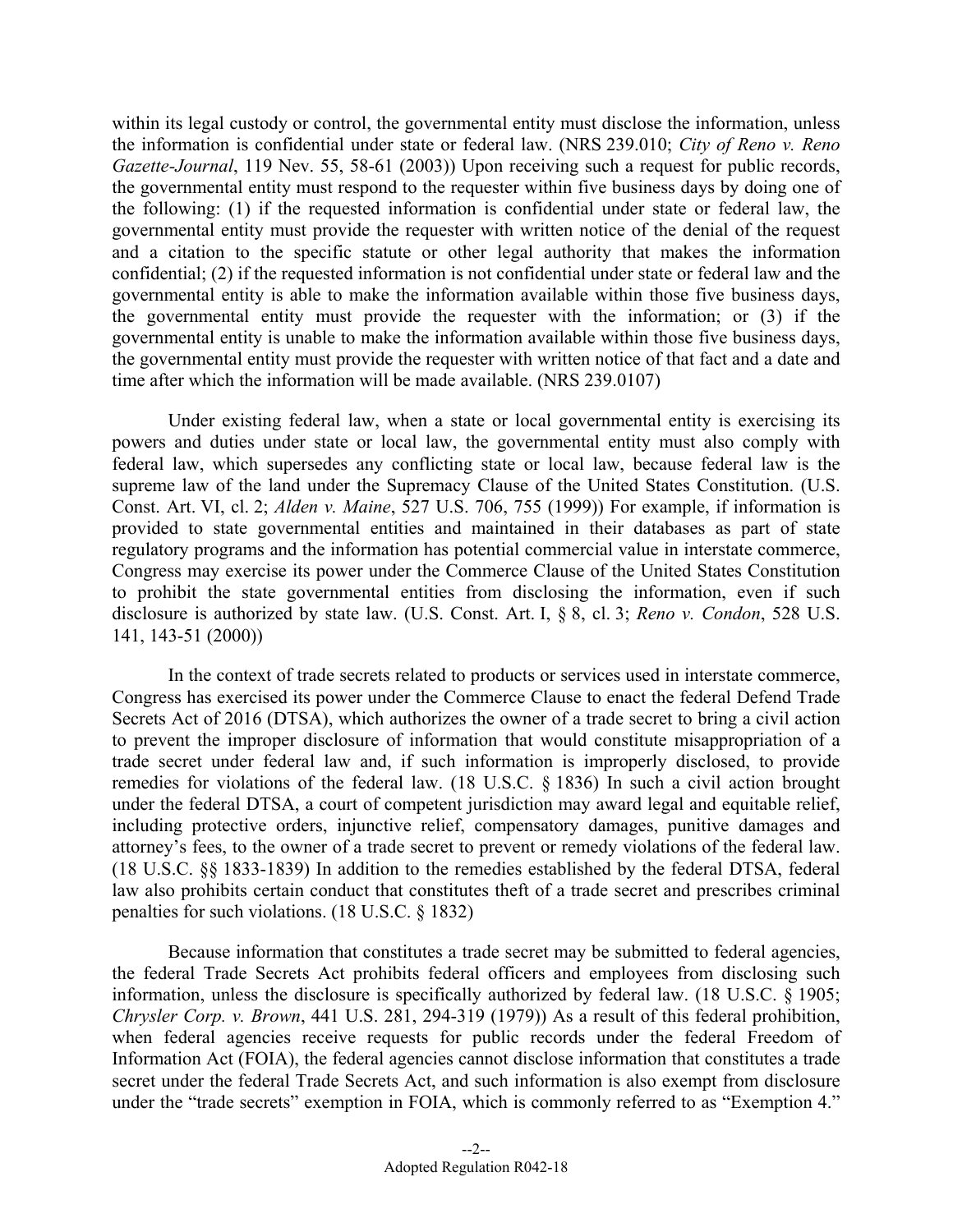(5 U.S.C. § 552(b)(4); 18 U.S.C. § 1905; *Canadian Commercial Corp. v. Dep't of Air Force*, 514 F.3d 37, 39 (D.C. Cir. 2008); *Pac. Architects & Eng'rs v. Dep't of State*, 906 F.2d 1345, 1346-47 (9th Cir. 1990); *Pub. Citizen Health Research Grp. v. FDA*, 704 F.2d 1280, 1286-90 (D.C. Cir. 1983))

 To ensure that trade secrets are not improperly disclosed under the federal Trade Secrets Act and FOIA, federal agencies have a duty to adopt regulations establishing specific procedures that the federal agencies must follow when they receive requests for public records under FOIA seeking disclosure of information that may constitute a trade secret or other confidential commercial information. The purpose of such procedures is to ensure that persons who have submitted trade secrets or other confidential commercial information to federal agencies are provided with notice of the potential disclosure of the information under FOIA and an opportunity to respond and protect their interests in the confidentiality of the information before the federal agencies may disclose the information to the public. (*Predisclosure Notification Procedures for Confidential Commercial Information*, Exec. Order No. 12,600, 52 Fed. Reg. 23,781 (June 23, 1987); *OSHA Data/CIH v. Dep't of Labor*, 220 F.3d 153, 163-64 (3d Cir. 2000); *Venetian Casino Resort v. EEOC*, 530 F.3d 925, 934-35 (D.C. Cir. 2008))

**Section 3** of this regulation establishes specific procedures that the Department will follow when it receives a request for public records under the Nevada Public Records Act seeking disclosure of information which: (1) may constitute a trade secret under the federal DTSA; and (2) is included by a manufacturer or pharmacy benefit manager in an annual report concerning the prices of prescription drugs submitted to the Department under sections 3.8, 4 or 4.2 of Senate Bill No. 539, chapter 592, Statutes of Nevada 2017, at pages 4297-98 (NRS 439B.635, 439B.640 or 439B.645). **Section 3** provides that a manufacturer or pharmacy benefit manager which is required to submit such a report may submit to the Department a request to keep information included in the report confidential if the manufacturer or pharmacy benefit manager reasonably believes that public disclosure of the information would constitute misappropriation of a trade secret under the federal DTSA. If a manufacturer or pharmacy benefit manager submits a request for confidentiality, **section 3** requires the request to: (1) describe, with particularity, the information sought to be protected from public disclosure; and (2) include an explanation of the reasons why public disclosure of the information would constitute misappropriation of a trade secret under the federal DTSA.

 If the Department receives a request for public records under the Nevada Public Records Act seeking disclosure of information for which the manufacturer or pharmacy benefit manager has submitted a request for confidentiality, **section 3** requires the Department, as soon as reasonably practicable after receiving the request, to provide the manufacturer or pharmacy benefit manager with: (1) written notice of the request for public records and the procedures set forth in **section 3**; and (2) a copy of the request for public records and the date on which the Department received the request. **Section 3** also requires the Department to undertake an initial review to determine whether the Department reasonably believes that public disclosure of the information would constitute misappropriation of a trade secret under the federal DTSA. When the Department undertakes its initial review, **section 3** states that the Department will consider, as persuasive authority, the interpretation and application given to the term "trade secrets" under Exemption 4 of FOIA.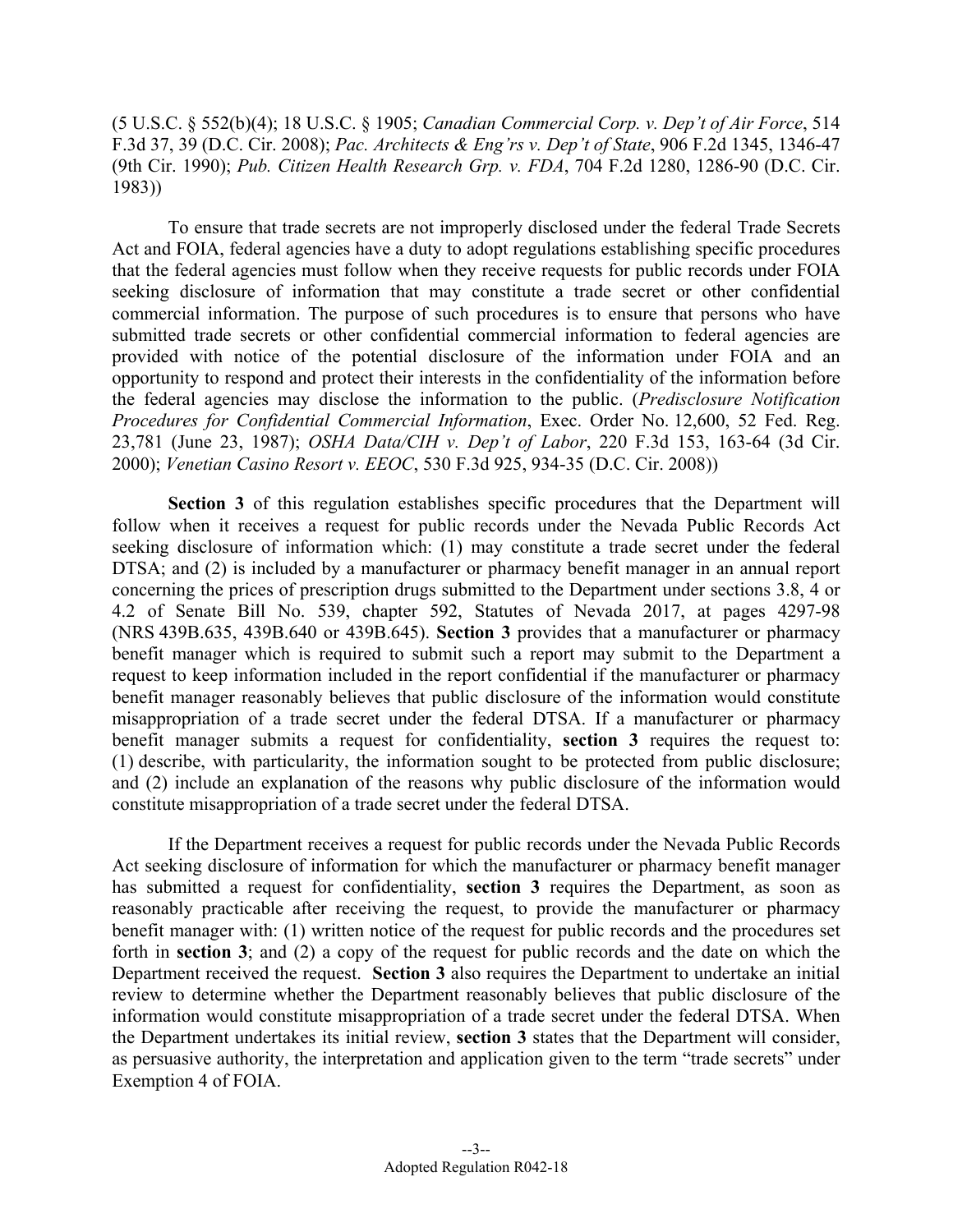If, after undertaking its initial review, the Department reasonably believes that public disclosure of the information would constitute misappropriation of a trade secret under the federal DTSA, **section 3** provides that the Department will: (1) within the time required by the Nevada Public Records Act, provide the requester of public records with written notice that the Department must deny the request on the basis that the information is confidential under the federal DTSA; and (2) as soon as reasonably practicable after notifying the requester, provide the manufacturer or pharmacy benefit manager with written notice that the Department denied the request and a copy of the written notice provided to the requester and the date on which it was sent to the requester. Under the Nevada Public Records Act, the requester would have the right to bring an action against the Department to challenge the denial of the request for public records. (NRS 239.011; *City of Sparks v. Reno Newspapers*, 133 Nev. Adv. Op. 56, 399 P.3d 352, 354 (2017); *DR Partners v. Bd. of County Comm'rs*, 116 Nev. 616, 620-21 (2000)) If the requester were to bring such an action against the Department, the manufacturer or pharmacy benefit manager could assert a right to intervene in the action to protect its interests in the confidentiality of the information. (*Appleton v. FDA*, 310 F. Supp. 2d 194, 196-97 (D.D.C. 2004); *Yorkshire v. IRS*, 26 F.3d 942, 944-45 (9th Cir. 1994))

 If, after undertaking its initial review, the Department reasonably believes that public disclosure of the information would not constitute misappropriation of a trade secret under the federal DTSA, **section 3** requires the Department, within the time required by the Nevada Public Records Act, to provide the requester of public records with written notice that the Department intends to disclose the information. However, **section 3** also requires the Department to inform the requester that: (1) the Department will not be able to disclose the information until 30 days have elapsed following the date on which such written notice was sent to the requester; and (2) if the manufacturer or pharmacy benefit manager timely commences an action within that 30-day period to enjoin disclosure of the information under the federal DTSA, the Department will not be able to disclose the information, unless the disclosure is permitted after final resolution of the action, including any appeals. **Section 3** additionally requires the Department, as soon as reasonably practicable after notifying the requester, to provide the manufacturer or pharmacy benefit manager with: (1) written notice that the Department intends to disclose the information; and (2) a copy of the written notice sent to the requester and the date on which it was sent to the requester.

 If, within the 30-day period following the date on which the Department sent the written notice to the requester, the manufacturer or pharmacy benefit manager does not commence an action to enjoin the Department from disclosing the information under the federal DTSA, section 3 requires the Department to disclose the information. However, if such an action is timely commenced within the 30-day period, **section 3** provides that the Department will not disclose the information until final resolution of the action, including any appeals. Following commencement of the action, the requester of the public records could assert a right to intervene in the action to protect its interests in the disclosure of the information. (*Entergy Gulf States La. v. EPA*, 817 F.3d 198, 203-06 (5th Cir. 2016); *LaRouche v. FBI*, 677 F.2d 256, 257-58 (2d Cir. 1982))

 After final resolution of the action, including any appeals, if the court enjoins the Department from disclosing the information as a trade secret, **section 3** provides that the Department will not disclose the information so long as the information retains its status as a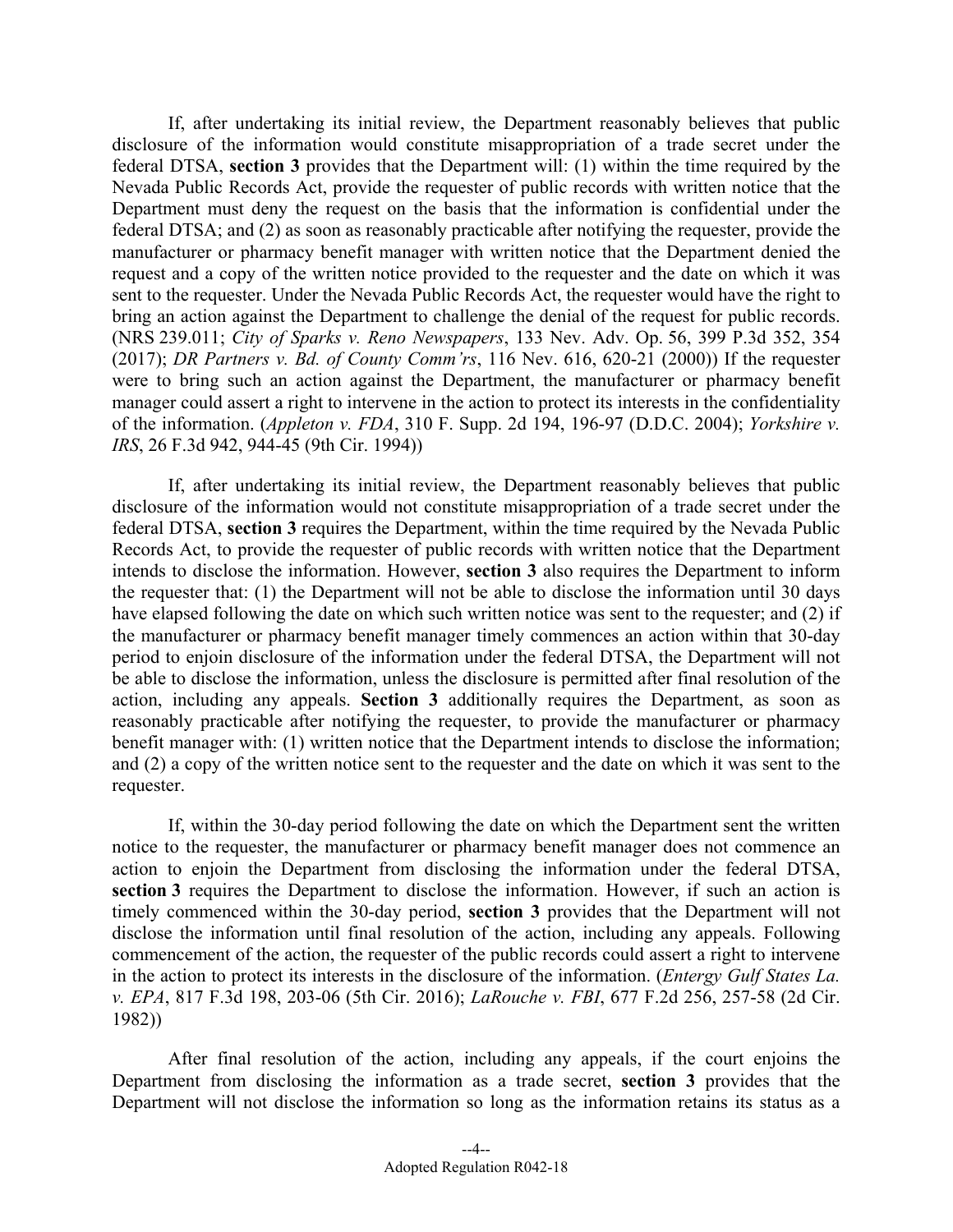trade secret. However, if the court does not enjoin the Department from disclosing the information as a trade secret, **section 3** provides that the Department will disclose the information as soon as reasonably practicable after final resolution of the action.

 Finally, existing law requires the Department to: (1) analyze the information submitted by manufacturers and pharmacy benefit managers in their annual reports; and (2) compile a report on the prices of the prescription drugs that appear on the most current lists of essential diabetes drugs compiled by the Department. (Section 4.3 of Senate Bill No. 539, chapter 592, Statutes of Nevada 2017, at page 4299 (NRS 439B.650)) **Section 4** of this regulation provides that the report compiled by the Department will include only aggregated data that does not disclose the identity of any drug, manufacturer or pharmacy benefit manager. **Section 4** also provides that the Department will include in the report: (1) a description of trends concerning the prices of the prescription drugs that appear on the most current lists of essential diabetes drugs compiled by the Department; and (2) an explanation of how those prices and trends may affect the prevalence and severity of diabetes in this State and the system of health care in this State.

**Section 1.** Chapter 439 of NAC is hereby amended by adding thereto the provisions set forth as sections 2, 3 and 4 of this regulation.

 **Sec. 2.** *The Department will make available on an Internet website maintained by the Department the forms on which:* 

 *1. A manufacturer is required to submit the reports required by sections 3.8 and 4 of Senate Bill No. 539, chapter 592, Statutes of Nevada 2017, at pages 4297-98 (NRS 439B.635 and 439B.640).* 

 *2. A pharmacy benefit manager is required to submit the report required by section 4.2 of Senate Bill No. 539, chapter 592, Statutes of Nevada 2017, at page 4298 (NRS 439B.645).* 

 *3. A person included on a list of pharmaceutical sales representatives provided by a manufacturer to the Department pursuant to subsection 1 of section 4.6 of Senate Bill No. 539, chapter 592, Statutes of Nevada 2017, at page 4299 (NRS 439B.660), is required to submit the report required by subsection 4 of that section.* 

 **Sec. 3.** *1. In complying with section 3.8, 4 or 4.2 of Senate Bill No. 539, chapter 592, Statutes of Nevada 2017, at pages 4297-98 (NRS 439B.635, 439B.640 or 439B.645), if a*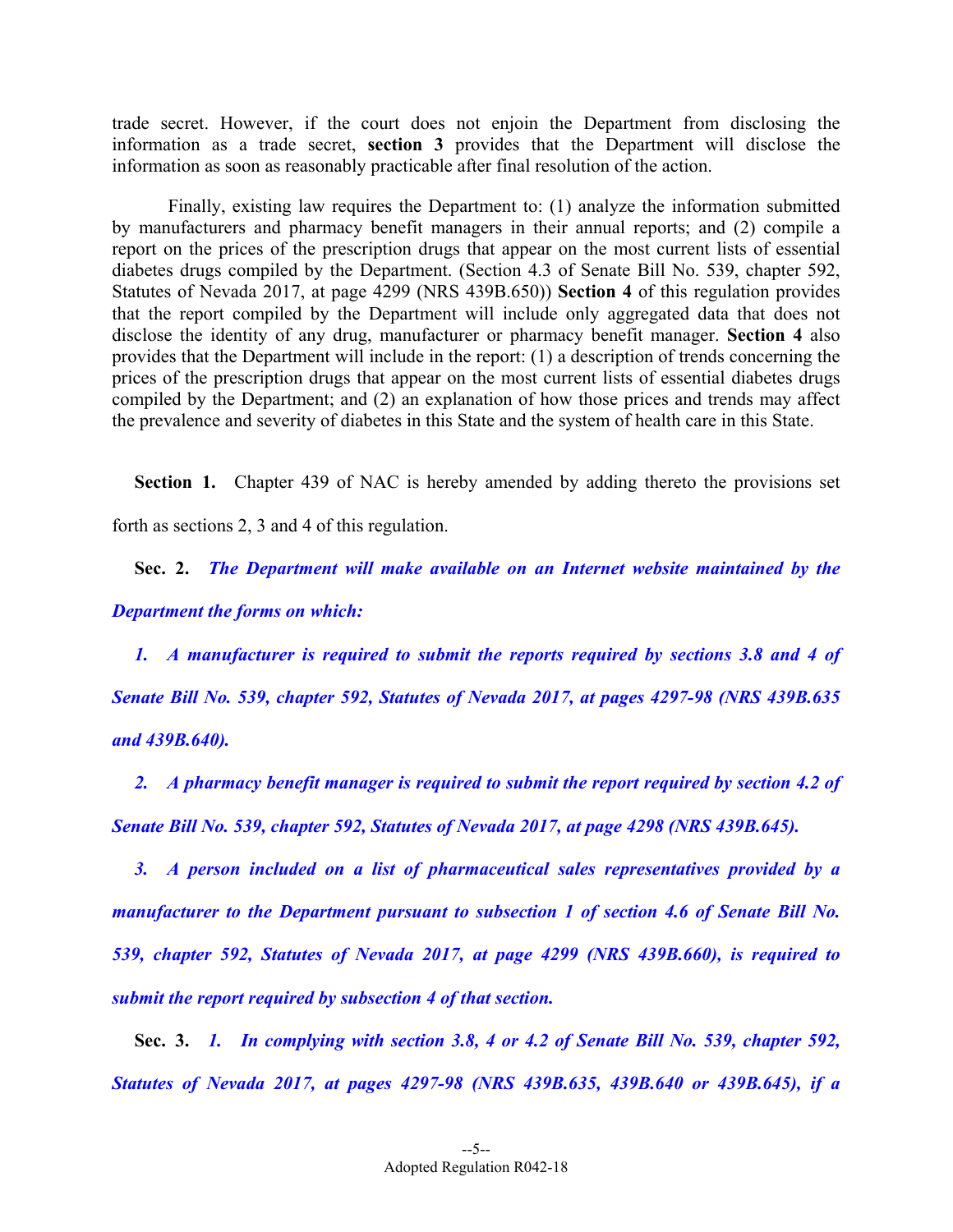*manufacturer or pharmacy benefit manager reasonably believes that public disclosure of information that it submits to the Department would constitute misappropriation of a trade secret for which a court may award relief pursuant to the federal Defend Trade Secrets Act of 2016, 18 U.S.C. § 1836, as amended, the manufacturer or pharmacy benefit manager may submit to the Department a request to keep the information confidential.* 

 *2. A request for confidentiality submitted pursuant to subsection 1 must be divided into the following parts, which must be severable from each other:* 

 *(a) The first part of the request for confidentiality must describe, with particularity, the information sought to be protected from public disclosure. Upon a request for public records pursuant to NRS 239.010, the Department will not disclose the description set forth in the request for confidentiality or the information sought to be protected from public disclosure, unless the description and information are disclosed pursuant to subsections 5 and 6.* 

 *(b) The second part of the request for confidentiality must include an explanation of the reasons why public disclosure of the information would constitute misappropriation of a trade secret for which a court may award relief pursuant to the federal Defend Trade Secrets Act of 2016, 18 U.S.C. § 1836, as amended. Upon a request for public records pursuant to NRS 239.010, the Department will disclose the explanation set forth in the request for confidentiality.* 

 *3. If the Department receives a request for public records pursuant to NRS 239.010 seeking disclosure of any information for which a manufacturer or pharmacy benefit manager has submitted a request for confidentiality pursuant to subsection 1, the Department will:*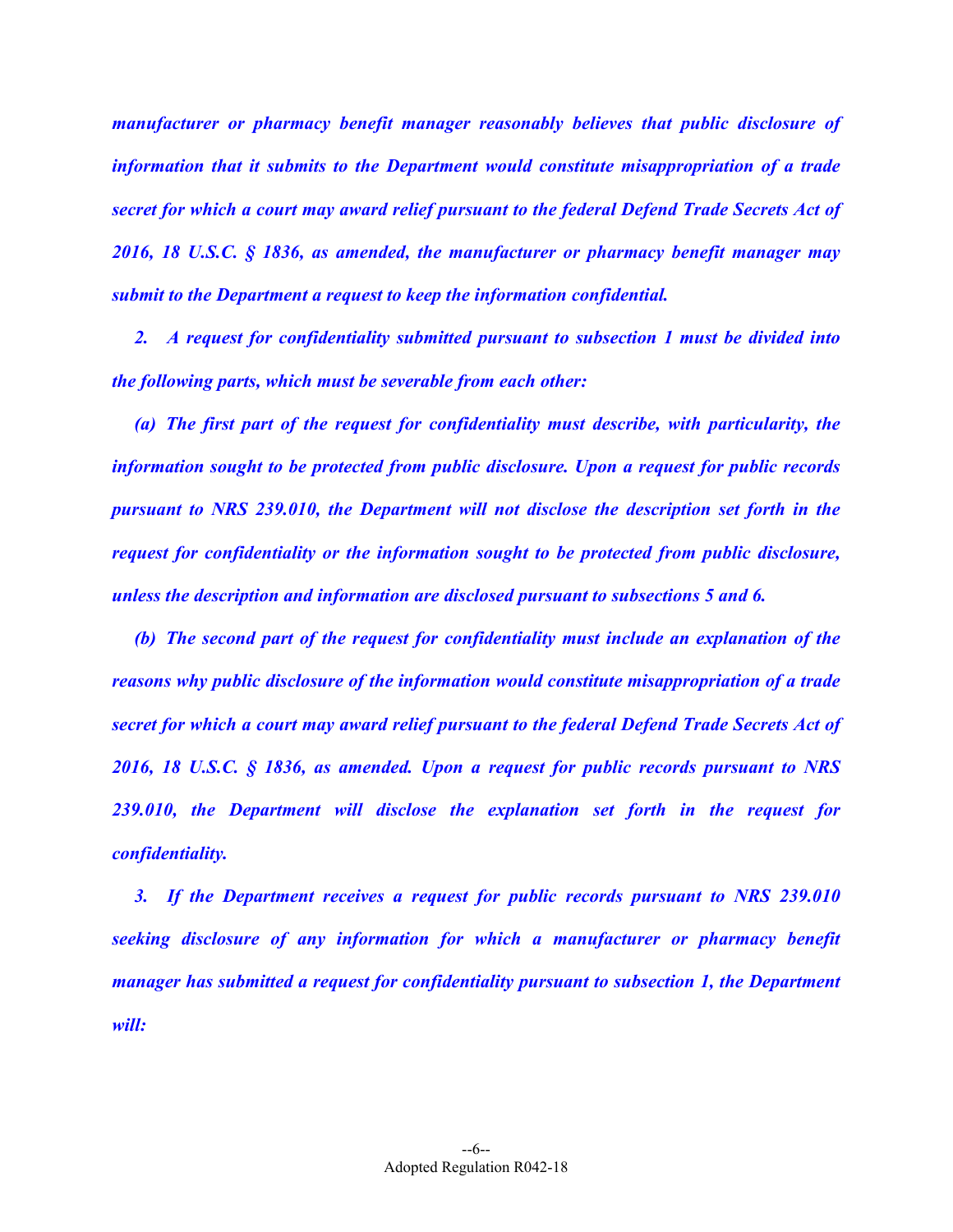*(a) As soon as reasonably practicable after receiving the request for public records, provide the manufacturer or pharmacy benefit manager with:* 

 *(1) Written notice of the request for public records and the procedures set forth in this section; and* 

 *(2) A copy of the request for public records and the date on which the Department received the request.* 

 *(b) Undertake an initial review to determine whether the Department reasonably believes that public disclosure of the information would constitute misappropriation of a trade secret for which a court may award relief pursuant to the federal Defend Trade Secrets Act of 2016, 18 U.S.C. § 1836, as amended. In undertaking its initial review, the Department will consider, as persuasive authority, the interpretation and application given to the term "trade secrets" in Exemption 4 of the federal Freedom of Information Act, 5 U.S.C. § 552(b)(4), as amended.* 

 *4. If, after undertaking its initial review pursuant to subsection 3, the Department reasonably believes that public disclosure of the information would constitute misappropriation of a trade secret for which a court may award relief pursuant to the federal Defend Trade Secrets Act of 2016, 18 U.S.C. § 1836, as amended, the Department will:* 

 *(a) Within the time prescribed by NRS 239.0107, provide the requester of the public records with written notice pursuant to paragraph (d) of subsection 1 of NRS 239.0107 that the Department must deny the request for public records on the basis that the information is confidential pursuant to the federal Defend Trade Secrets Act of 2016, 18 U.S.C. § 1836, as amended.* 

 *(b) As soon as reasonably practicable after providing the written notice to the requester pursuant to paragraph (a), provide the manufacturer or pharmacy benefit manager with:*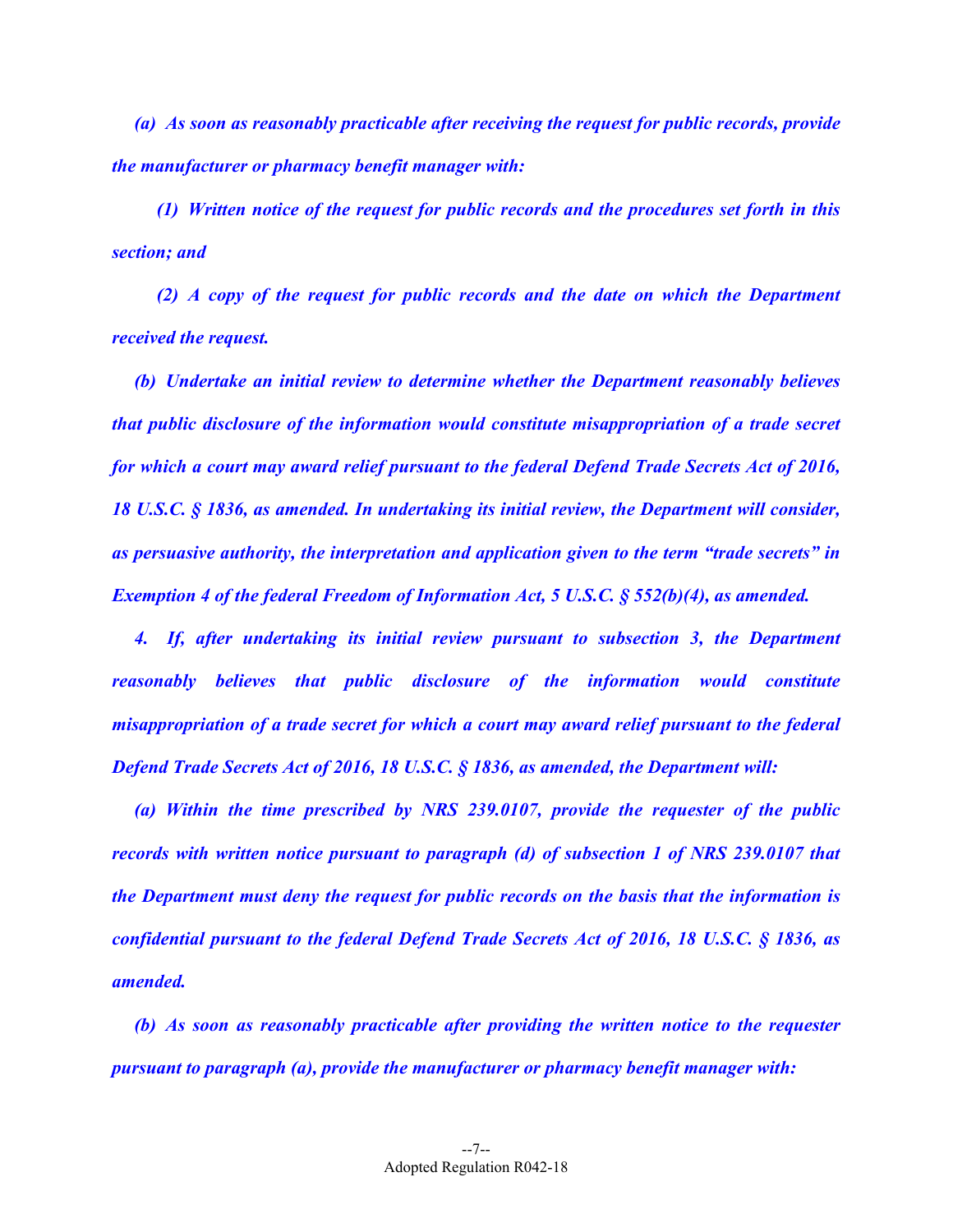*(1) Written notice that the Department denied the request for public records; and* 

 *(2) A copy of the written notice that the Department provided to the requester pursuant to paragraph (a) and the date on which the Department sent the written notice to the requester.* 

 *5. If, after undertaking its initial review pursuant to subsection 3, the Department reasonably believes that public disclosure of the information would not constitute misappropriation of a trade secret for which a court may award relief pursuant to the federal Defend Trade Secrets Act of 2016, 18 U.S.C. § 1836, as amended, the Department will:* 

 *(a) Within the time prescribed by NRS 239.0107, provide the requester of the public records with written notice pursuant to paragraph (c) of subsection 1 of NRS 239.0107 that the Department intends to disclose the information, except that:* 

 *(1) The Department will not be able to disclose the information until 30 days have elapsed following the date on which such written notice was sent to the requester; and* 

 *(2) If the manufacturer or pharmacy benefit manager timely commences an action within the 30-day period as provided in subsection 6, the Department will not be able to disclose the information, unless the disclosure is permitted by that subsection.* 

 *(b) As soon as reasonably practicable after providing the written notice to the requester pursuant to paragraph (a), provide the manufacturer or pharmacy benefit manager with:* 

 *(1) Written notice that the Department intends to disclose the information; and* 

 *(2) A copy of the written notice that the Department provided to the requester pursuant to paragraph (a) and the date on which the Department sent the written notice to the requester.*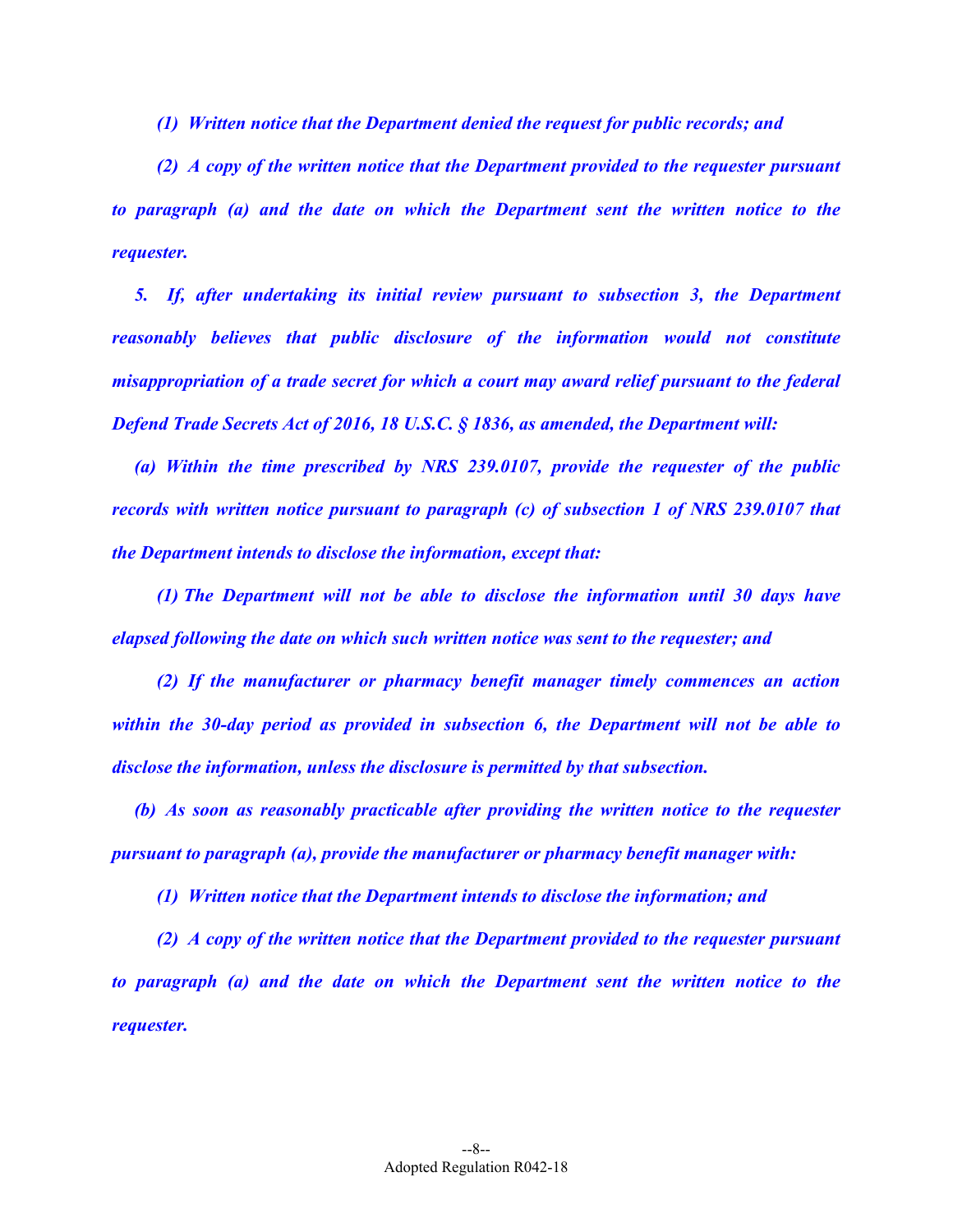*6. If, within the 30-day period following the date on which the Department sent the written notice to the requester of public records pursuant to subsection 5, the manufacturer or pharmacy benefit manager:* 

 *(a) Does not commence an action in a court of competent jurisdiction to enjoin the Department from disclosing the information pursuant to the federal Defend Trade Secrets Act of 2016, 18 U.S.C. § 1836, as amended, the Department will disclose the information.* 

 *(b) Commences an action in a court of competent jurisdiction to enjoin the Department from disclosing the information pursuant to the federal Defend Trade Secrets Act of 2016, 18 U.S.C. § 1836, as amended, the Department will not disclose the information until final resolution of the action, including any appeals. After final resolution of the action, if the court:* 

 *(1) Enjoins the Department from disclosing the information as a trade secret, the Department will not disclose the information so long as the information retains its status as a trade secret.* 

 *(2) Does not enjoin the Department from disclosing the information as a trade secret, the Department will disclose the information as soon as reasonably practicable after final resolution of the action.*

 **Sec. 4.** *In the report compiled by the Department pursuant to section 4.3 of Senate Bill No. 539, chapter 592, Statutes of Nevada 2017, at page 4299 (NRS 439B.650), the Department will include:* 

 *1. Only aggregated data that does not disclose the identity of any drug, manufacturer or pharmacy benefit manager; and*